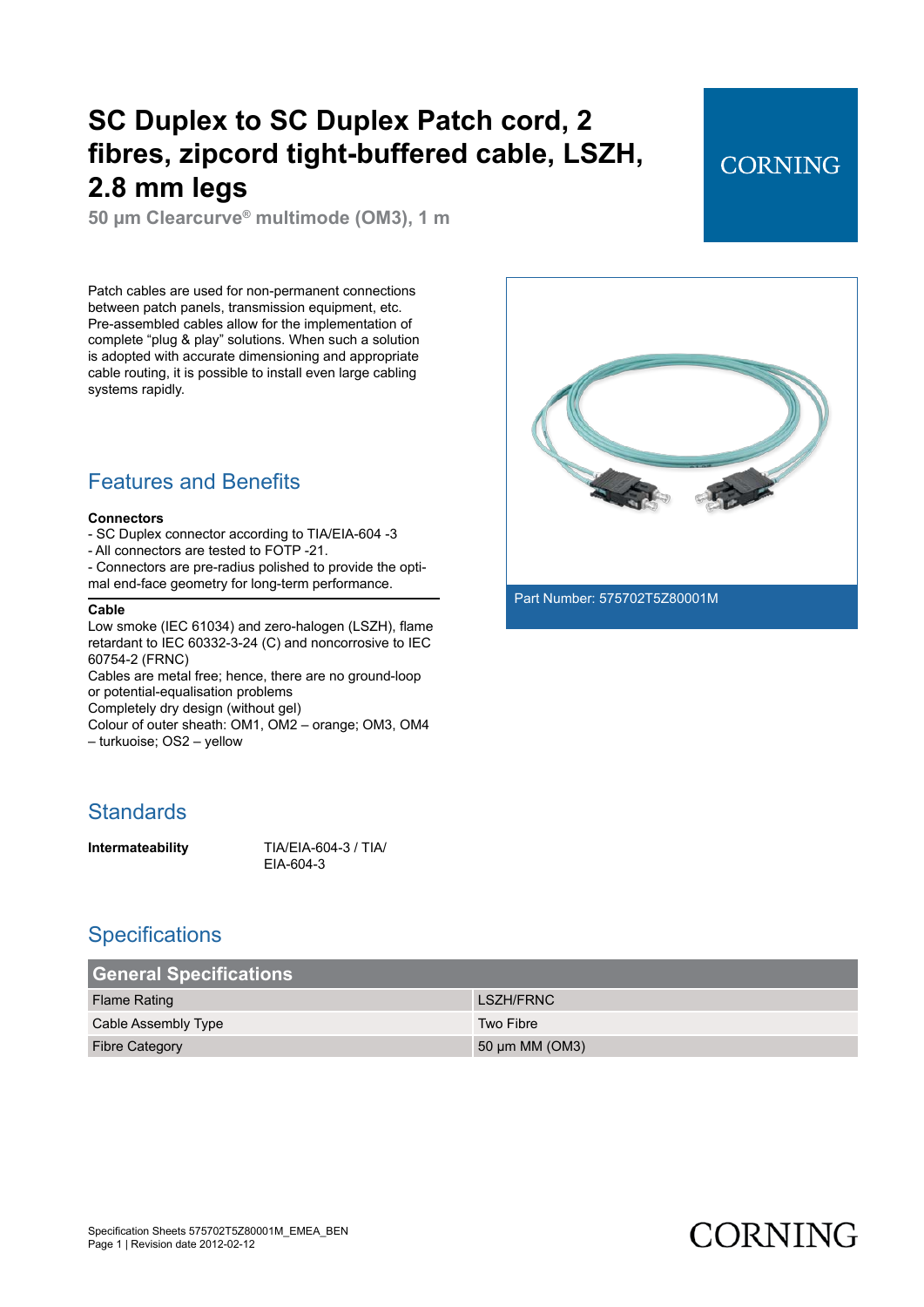**50 µm Clearcurve® multimode (OM3), 1 m**

| <b>Temperature Range</b>   |                   |
|----------------------------|-------------------|
| Operation                  | $-20$ °C to 60 °C |
| Installation and assembley | $-5$ °C to 50 °C  |
| Storage                    | $-25$ °C to 70 °C |
|                            |                   |

| <b>Design - Connector A</b> |              |
|-----------------------------|--------------|
| <b>Connector Type</b>       | SC duplex    |
| Ferrule                     | Ceramic      |
| Polish                      | <b>PC</b>    |
| Housing material            | Composite    |
| <b>Housing Colour</b>       | <b>Black</b> |
| Boot Type                   | Individual   |
| <b>Boot Colour</b>          | Aqua / White |
| Keyed (security)            | <b>No</b>    |

| $\leq$ 0.2 dB 1000 rematings, FOTP-21 |
|---------------------------------------|
|                                       |
|                                       |

| <b>Design - Connector B</b> |              |
|-----------------------------|--------------|
| <b>Connector Type</b>       | SC duplex    |
| Ferrule                     | Ceramic      |
| Polish                      | <b>PC</b>    |
| Housing material            | Composite    |
| <b>Housing Colour</b>       | <b>Black</b> |
| Boot Type                   | Individual   |
| <b>Boot Colour</b>          | Aqua / White |
| Keyed (security)            | <b>No</b>    |

# **CORNING**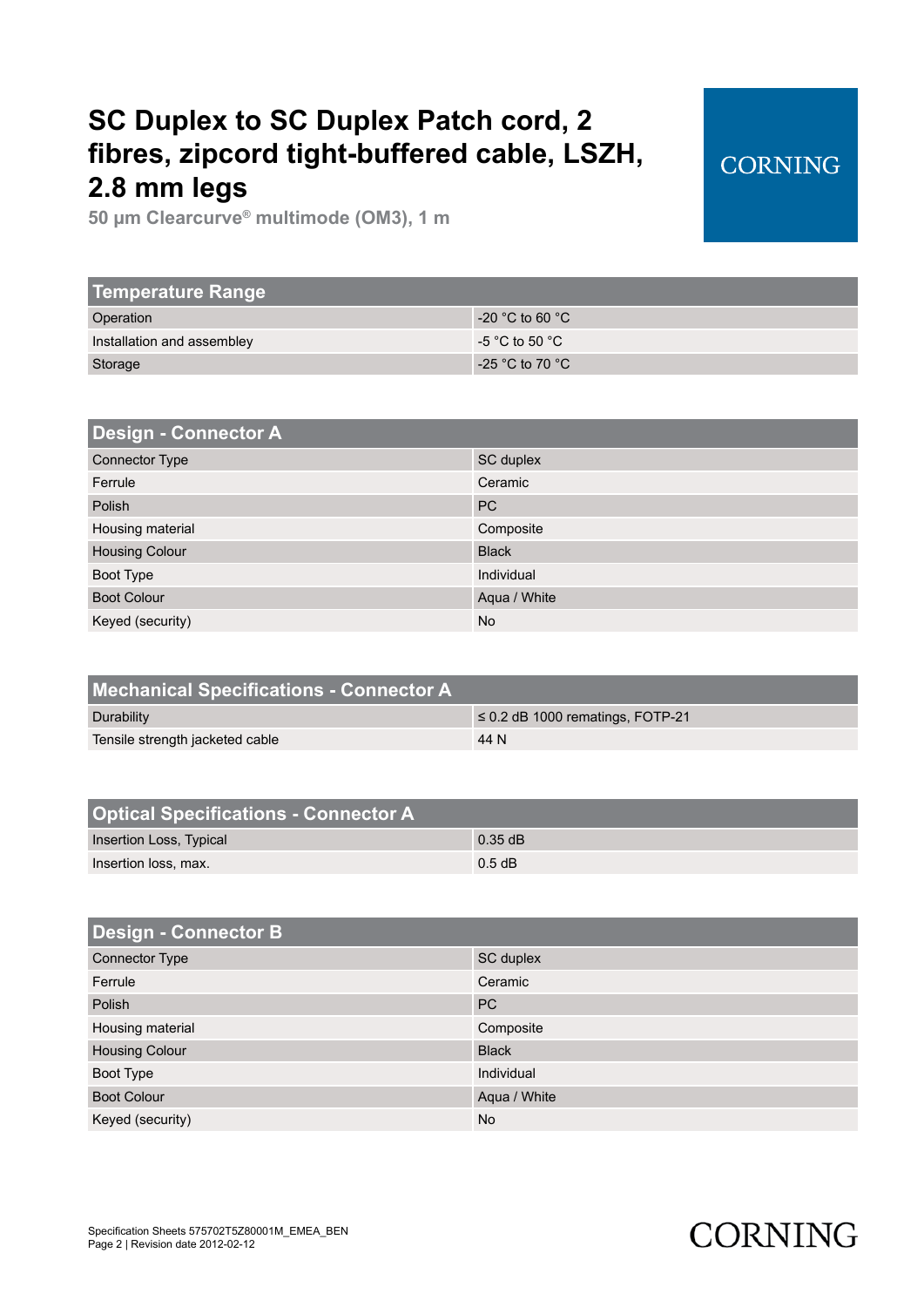**50 µm Clearcurve® multimode (OM3), 1 m**

| <b>Mechanical Specifications - Connector B</b> |                                       |
|------------------------------------------------|---------------------------------------|
| Durability                                     | $\leq$ 0.2 dB 1000 rematings, FOTP-21 |
| Tensile strength jacketed cable                | 44 N                                  |
|                                                |                                       |

| <b>Optical Specifications - Connector B</b> |           |
|---------------------------------------------|-----------|
| Insertion Loss, Typical                     | $0.35$ dB |
| Insertion loss, max.                        | $0.5$ dB  |

| <b>Cable Design</b>     |                  |
|-------------------------|------------------|
| <b>Fibre Count</b>      | 2                |
| Outer diameter          | 2.8 mm 5.7 mm    |
| Outer jacket colour     | Turquoise        |
| Outer jacket material   | <b>LSZH/FRNC</b> |
| Minimum bend radius     | $14 \text{ mm}$  |
| <b>Crush Resistance</b> | 1000 N/10cm      |
| Tensile strength        | 400 N            |
|                         |                  |

| <b>Chemical characteristics</b> |                                                               |
|---------------------------------|---------------------------------------------------------------|
| <b>RoHS</b>                     | Free of hazardous substances according to RoHS 2002/95/<br>EG |
|                                 |                                                               |

### Ordering Information

| Part Number                | 575702T5Z80001M                                                                                                                               |
|----------------------------|-----------------------------------------------------------------------------------------------------------------------------------------------|
| <b>Product Description</b> | SC Duplex to SC Duplex patch cord on 2-fibre Zipcord cable,<br>with 2.8 mm legs, and a low-smoke, zero-halogen sheath.<br>Length is variable. |
| Length                     | 1 <sub>m</sub>                                                                                                                                |
| Weight                     | $0.024$ kg                                                                                                                                    |